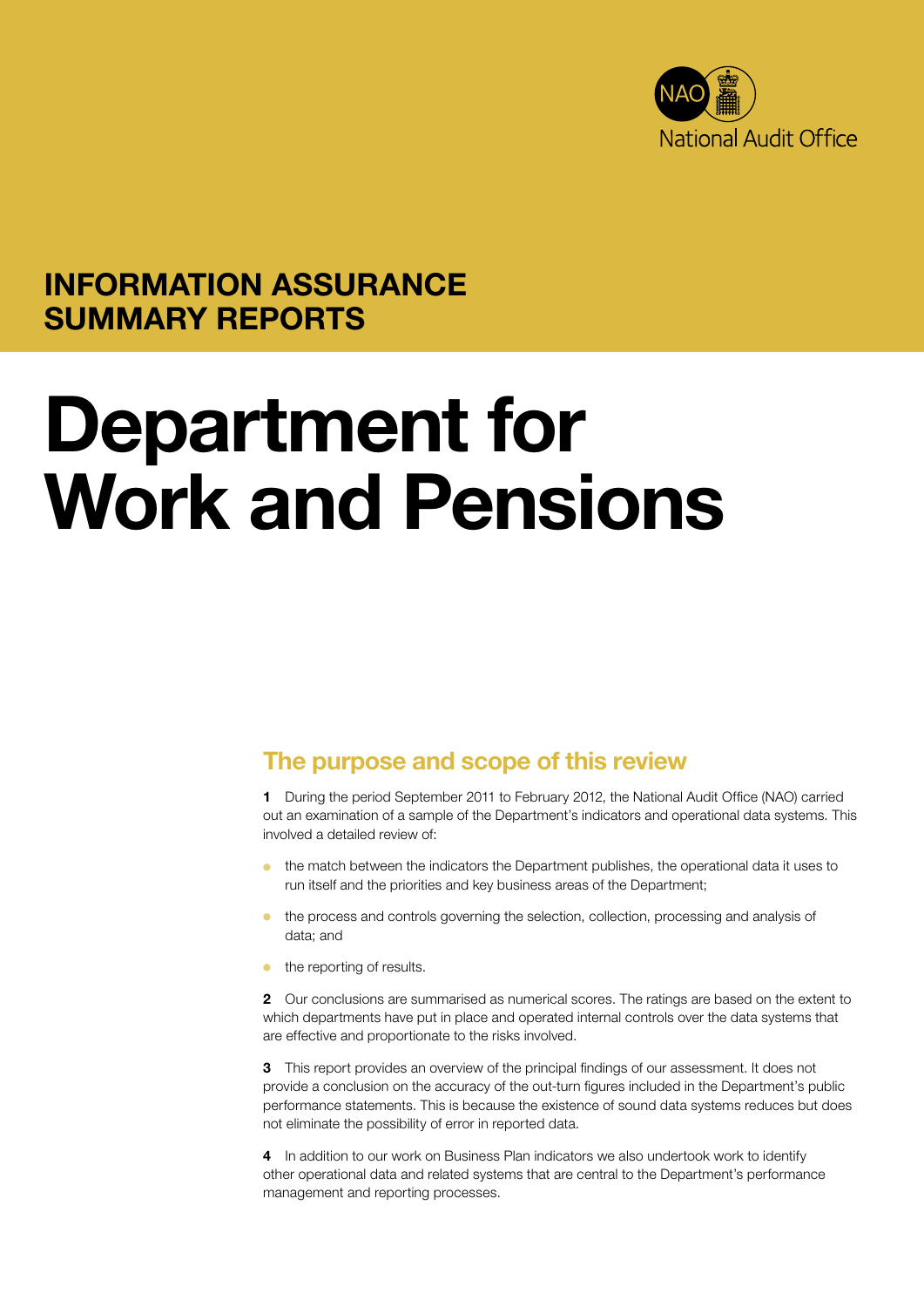#### **Overview**

5 The Department's Business Plan sets out 22 indicators – ten input and twelve impact indicators – and five other data sets covering its key priorities.

6 We examined 16 data systems in our review, of which nine were Business Plan and Quarterly Data Summary indicators. We also reviewed seven indicators relating to the Department's workforce and estates, which are reported in the Department's Quarterly Data Summary alongside the Business Plan indicators and a range of other measures. We selected our sample, after consultation with the Department, and on the basis of those data streams which were fully functional at the time of our review.

7 The Department's Business Plan impact indicators and other data sets align with its key priority areas, and the input indicators assess the efficiency with which these are delivered.

8 We found that four of the indicators were fit for purpose and cost-effectively run. For a further ten indicators, the data systems were judged to be adequate although some improvements could be made. Two data sets were identified as having weaknesses which either were, or should be, addressed.

9 In some cases the Department relies on external bodies for the provision of data with limited assurance on the reliability, completeness and accuracy of the data provided. However, these bodies represent a relatively small proportion of overall spend. The Department is aware of these weaknesses and has plans to address them, for example, through further commissioning of Internal Audit to review the management of key risks to the integrity of source data. Figure 1 summarises our assessment of the Department's indicator data systems.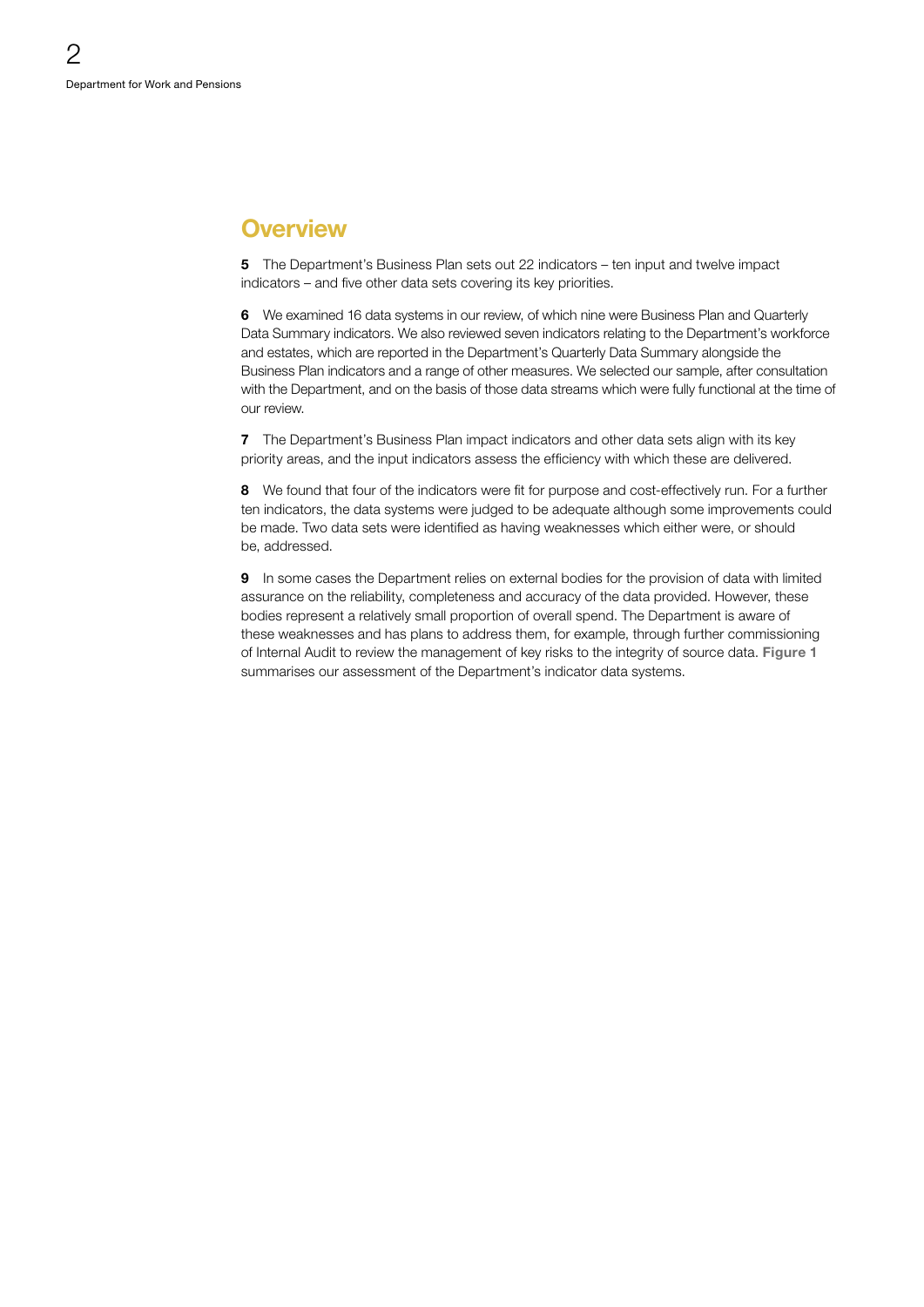#### Figure 1 A summary of the results of our validation exercise

| Score | Meaning                                                                           | Indicators we reviewed that received this score                                                          |
|-------|-----------------------------------------------------------------------------------|----------------------------------------------------------------------------------------------------------|
| 4     | The data system is fit for purpose<br>and cost-effectively run                    | <b>Four Business Plan indicators</b>                                                                     |
|       |                                                                                   | Proportion of households that are workless <sup>1</sup>                                                  |
|       |                                                                                   | Young people not in employment or full-time<br>education                                                 |
|       |                                                                                   | Total cost to the taxpayer of fraud and error for<br>benefit claims                                      |
|       |                                                                                   | Number of employees in a pension scheme<br>sponsored by their employer                                   |
| 3     | The data system is adequate but<br>some improvements could be made                | Four Business Plan indicators and six workforce<br>and estates indicators                                |
|       |                                                                                   | Cost of maintaining each existing claim for<br>state pension                                             |
|       |                                                                                   | Cost of maintaining each existing claim for<br>state pension credit                                      |
|       |                                                                                   | Overall Department for Work and Pensions<br>productivity measure                                         |
|       |                                                                                   | Public opinion of DWP service levels                                                                     |
|       |                                                                                   | Total office estate                                                                                      |
|       |                                                                                   | Total cost of office estate                                                                              |
|       |                                                                                   | Estate cost per full-time equivalent                                                                     |
|       |                                                                                   | Estate cost per $m2$                                                                                     |
|       |                                                                                   | Payroll staff (full-time equivalents)                                                                    |
|       |                                                                                   | Average staff costs                                                                                      |
| 2     | The data system has some<br>weaknesses which the Department<br>is addressing      | One workforce indicator                                                                                  |
|       |                                                                                   | Contingent labour (full-time equivalents)                                                                |
| 1     | The data system has some<br>weaknesses which the Department<br>must address       | One operational indicator                                                                                |
|       |                                                                                   | Proportion of JSA and state pension applications<br>completed online                                     |
| 0     | No system has been established<br>to measure performance against<br>the indicator | No indicators                                                                                            |
|       |                                                                                   | This is not yet a Business Plan indicator. It was agreed as an indicator in September 2011 for Quarterly |

1 This is not yet a Business Plan indicator. It was agreed as an indicator in September 2011 for Quarterly Data Summary purposes.

**Source: National Audit Office analysis**